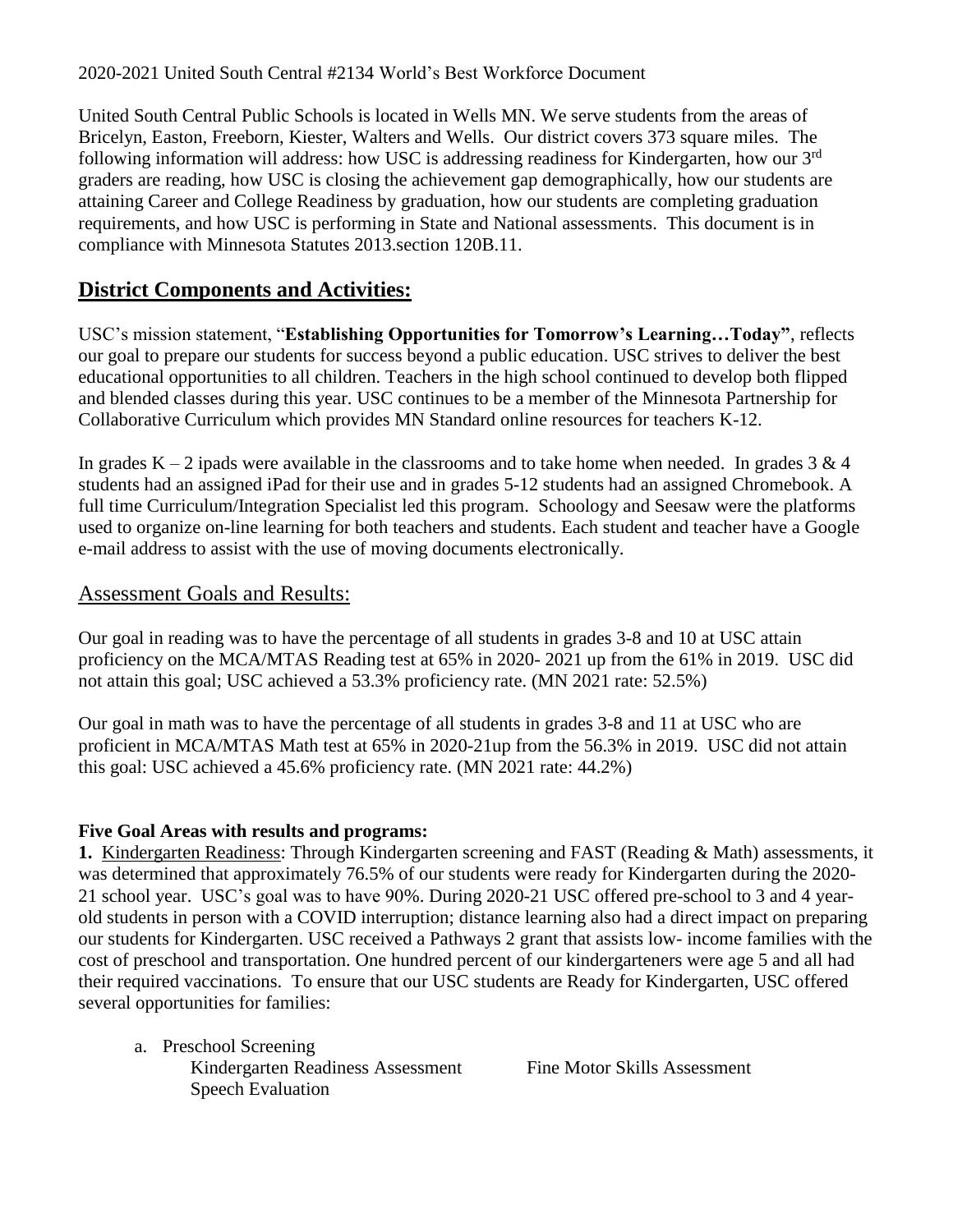b. Early Childhood Screening – ages 3 and 4 Motor skills

#### c. Early Childhood Special Education (ECSE) Home visits Student assessments

Evaluations –provide progress notes Fall and Winter conferences Clinic referrals Coordinate with ECFE

Vision/Hearing/Health check Social Emotional Interview with parent(s) DIAL – Cognitive, Speech/language, Exit interview with parent about results

Parental meetings Write Individual Family Service Plan

d. Early Childhood Family Education (ECFE) 8 classes/weekly offering classes of 2.5 hours each Parent/Child classes Parent Kits to take home and use with child Special events: Bingo, Gingerbread, and Halloween

#### 2. Third Grade Literacy:

USC's goal is to have 100% of our students Read Well by Grade 3, but we realize that smaller attainable goals must be met first. Our goal was for 65% proficiency in 2020-21. USC did not attain the goal; 52.8% was achieved whereas MN's rate was 48.5% proficient.

USC wants all "students to read well" by the end of third grade; the following checks and programs have been implemented:

- 
- Minnesota Reading Corps grades  $K 3$  STAR reading assessments in grades  $1 3$
- Title services and Special Education services FAST screening K-3
	-
- Differentiation of curriculum to meet student needs• Rebel Readers

#### 3. Achievement Gap Closure:

With the lack of diversity at USC and the small cell sizes for each group, the Achievement Gap Closure was only used in comparing the Free/Reduced Lunch students with the Non-Free/Reduced Lunch students in both reading and math. In 2019 the gap between math scores was 15.0%, Our goal was to reduce the gap to 10%; it was not achieved. In 2021 our gap was 11.8%. In 2019 the gap between reading scores was 19.2%. Our goal for 2020-21 was reduce the gap to 10%; but the gap was actually 10.3%. USC did not attain either goal but the gap was reduced in both reading and math.

To achieve these goals in Closing the Achievement Gap and to ensure our students Read Well by Grade 3 the following strategies/offerings are in place to serve the needs of our students:

- a. Minnesota Reading Corps Grades  $K 3$  (1 Full time position & 1 part-time in 2020-21)
- b. IXL Reading and Math and AR360 Reading Grades 1-8
- c. Title I Program, FAST, and WIN (What I Need) Grades K-6
- d. Title II Class Reduction Grades K-6
- e. Targeted Services Grades 2-6 extended day (elem.) and extended year (grade 7)
- f. STAR Reading and STAR Math Grades  $1 12$
- g. Rebel Readers K-6

#### 4. Career and College Readiness:

USC is devoted to have "All (100%) Students Attain Career and College Readiness by High School Graduation". To assess this goal USC uses the results of the ACT assessment, Career & Technical Education course enrollment numbers, Concurrent (College Now) enrollment numbers (28 seniors that averaged 18 credits and 20 juniors that averaged 15 credits), consistent attendance (USC 85.9%, MN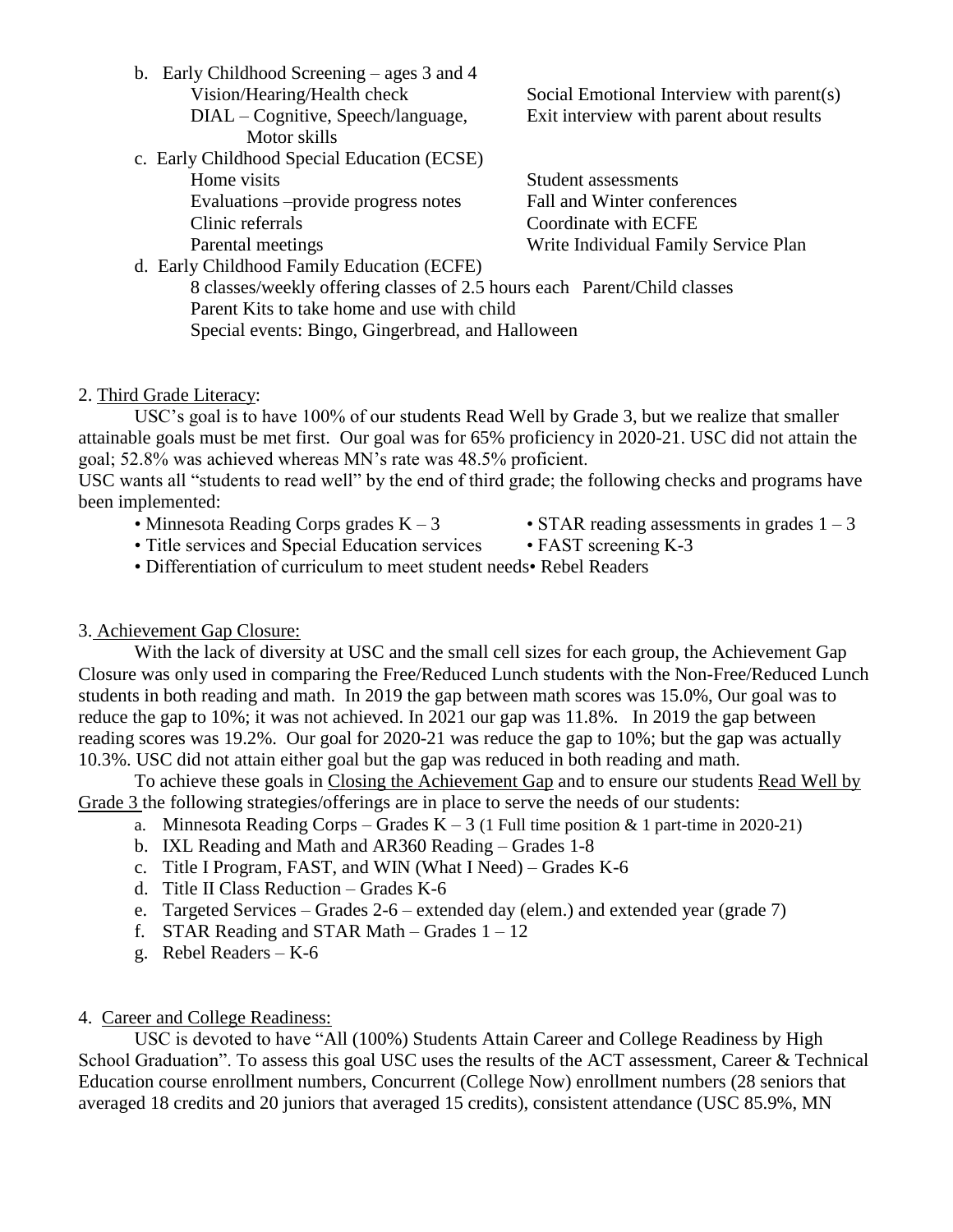85.3%), and a survey given annually to the prior year's graduation class. USC's goal is to have 25% of our students on the ACT ready in all 4 areas based on college benchmark scores for English, Math, Reading, and Science during the 2020-21 school year. The ACT was given to seniors in the fall of 2020 since they were not able to take it due to COVID in the spring. It was also given to juniors in the spring of 2021. Ten percent of the seniors achieved college ready status in all 4 areas. Fifteen percent of the juniors achieved college ready status in all 4 areas.

In order to achieve the Career and College goal, USC provides several opportunities for students: *Not all opportunities were available during 2020-2021 due to distance learning and COVID precautions.*

• Monitor test data and provide needed services/remediation: MCA Reading & Math & Science, ASVAB (grade 11), Accuplacer (grade 11 & 12), ACT (grade 11 & 12), STAR Reading and Math, Pre-ACT (Grade 10), SLEDS data and PSAT (grade 11).

• WorkKeys Assessment (22/30 Seniors received certificates in 2019 and 40/46 in 2021)

• Course offerings: CollegeNOW classes, PSEO classes, ALC Credit Recovery, and Summer School (grades 7 & 8) and CTE (Career Technical Education).

• MCIS – planning for HS and college/career begins in grade 9.

• Project Lead the Way – offers STEM classes (science, technology, engineering, & math) with community partnerships for support.

- Career Days for  $10^{th}$  and  $11^{th}$  grade students.
- Post HS Planning Parent Night and Financial Aid Night
- Agricultural program state and nationally recognized farming program at USC.
- Surveys to track planning for post-secondary and to identify possible speakers on careers.

•College and military representatives meet with students in groups or individually

#### **Class of 2020 Survey Results 10/42 responses = 23.8%**

| 1.        | What did you do after HS?                         |       |                |                                                           |                     |                                                                         |                |  |
|-----------|---------------------------------------------------|-------|----------------|-----------------------------------------------------------|---------------------|-------------------------------------------------------------------------|----------------|--|
|           | 2 year                                            | 1 10% |                | Work/Military                                             | 1                   | 10%                                                                     |                |  |
|           | 4 year                                            | 7 70% |                | Certification Prog. 1                                     |                     | 10%                                                                     |                |  |
| 2.        | What did you like best about your USC Education?  |       |                |                                                           |                     |                                                                         |                |  |
|           | Caring teachers                                   |       |                |                                                           |                     |                                                                         |                |  |
|           | <b>Concurrent Enrollment</b>                      |       | $\overline{2}$ |                                                           |                     |                                                                         |                |  |
| <b>3.</b> | What was most helpful about your USC Education?   |       |                |                                                           |                     |                                                                         |                |  |
|           | College Classes & class selection<br>6            |       |                |                                                           |                     |                                                                         |                |  |
|           | Teachers                                          |       |                | $\overline{2}$                                            |                     |                                                                         |                |  |
|           | Making a resume                                   |       |                | $\overline{2}$                                            |                     |                                                                         |                |  |
| 4.        | What did you like least about your USC Education? |       |                |                                                           |                     |                                                                         |                |  |
|           | Not prepared for college finals                   |       |                |                                                           | 3 Too much homework |                                                                         | $\overline{2}$ |  |
|           | Low number of advanced classes                    |       |                |                                                           |                     | 2 Lack of care for students                                             | $\mathbf{1}$   |  |
|           | To easy                                           |       |                | $\overline{2}$                                            |                     | with mental health issues                                               |                |  |
| 5.        | What was least helpful about your USC Education?  |       |                |                                                           |                     |                                                                         |                |  |
|           |                                                   |       |                | Personal Finance - need in Junior year 1 Career Options 2 |                     |                                                                         |                |  |
|           |                                                   |       |                |                                                           |                     | College Planning 2 Finals-stress 1 Course Planning 2 Course Selection 2 |                |  |
| 6.        |                                                   |       |                |                                                           |                     | Did USC prepare you to meet the expectations of college or work?        |                |  |
|           | 6<br>Yes                                          | 60%   | N <sub>0</sub> | 4                                                         | 40%                 |                                                                         |                |  |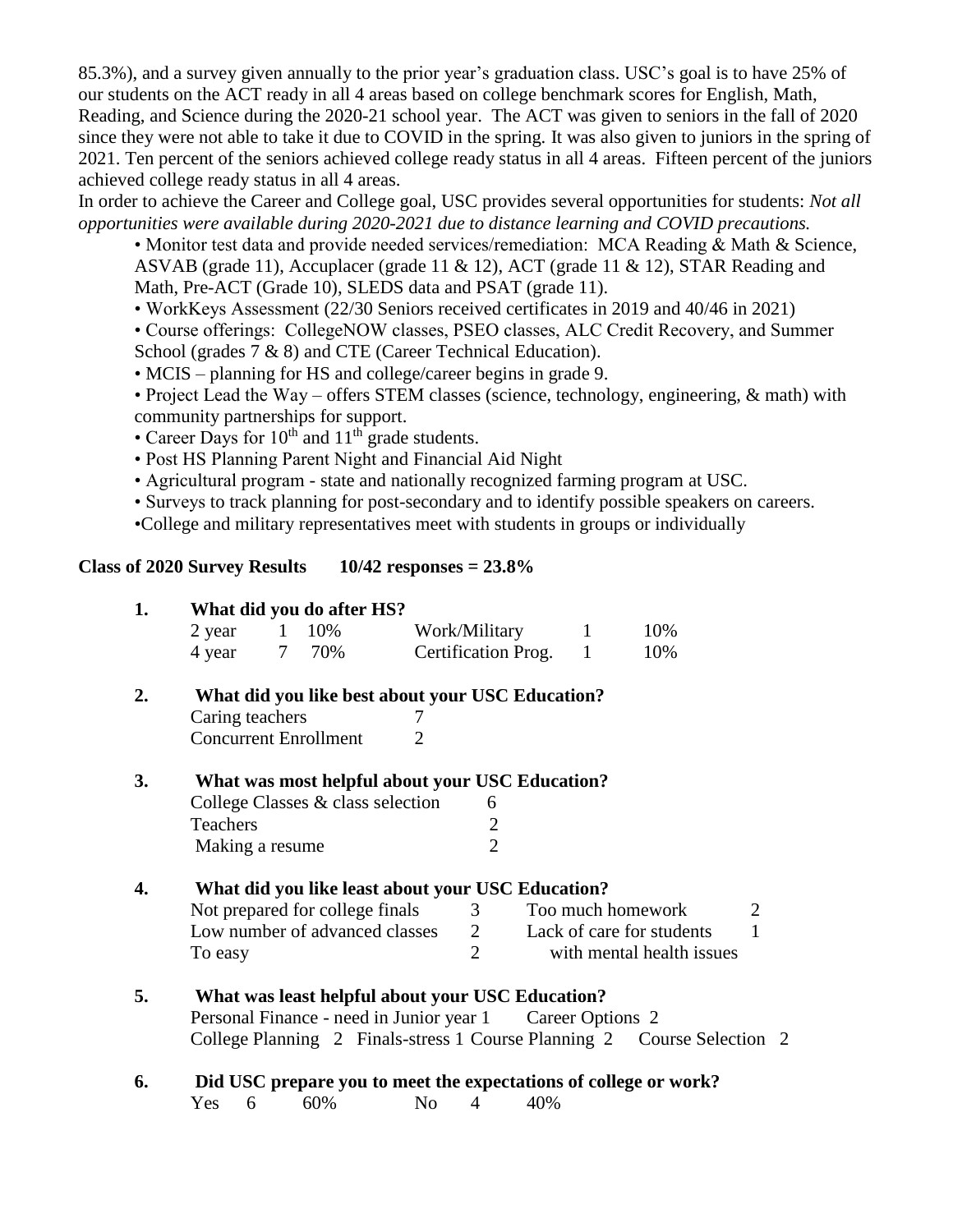| 8.  | How well were you prepared in each of the following areas? |                                                          |                  |                |                         |                      |  |  |
|-----|------------------------------------------------------------|----------------------------------------------------------|------------------|----------------|-------------------------|----------------------|--|--|
|     |                                                            | 1 <sub>(poorly)</sub>                                    | 2                | 3              | 4                       | <u>5 (very well)</u> |  |  |
|     | <b>English</b>                                             | 0                                                        | $\mathbf{0}$     | $\overline{2}$ | $\overline{\mathbf{3}}$ | 5                    |  |  |
|     | <b>Math</b>                                                | 2                                                        | $\boldsymbol{0}$ | 1              | 4                       | 3                    |  |  |
|     | <b>Social Studies</b>                                      | $\mathbf{1}$                                             | $\overline{2}$   | 3              | $\mathbf 1$             | 3                    |  |  |
|     | <b>Science</b>                                             |                                                          | $\mathbf{1}$     | 1              | 3                       | 4                    |  |  |
|     | b.                                                         | Special Classes for career/technical areas (9)<br>1<br>3 | 0                | 4              |                         |                      |  |  |
| 10. | How would you rank your own personal efforts in HS?        |                                                          |                  |                |                         |                      |  |  |
|     | Very low $-0$ Low $-0$                                     |                                                          | Medium $-5$      |                | $High-2$                | Very High - 3        |  |  |

|      | MN Cohort*                            | Graduating Class**                      |
|------|---------------------------------------|-----------------------------------------|
| 2018 | 88.1%                                 | 88.6%                                   |
| 2019 | 82.4%                                 | 93.75%                                  |
| 2020 | 85.7%                                 | 95.7%                                   |
| 2021 | not available                         | 92.7%. (Achieved goal)                  |
|      | * Based on grade 9 cohort of students | ** Based on grade 12 cohort of students |

#### Student Progress and Growth Monitoring

USC uses a variety of assessments to measure student achievement to determine students' abilities and academic growth, and to evaluate our curriculum.

∆ STAR Reading and Math are online assessments created by Renaissance. The tests yield rich data that can be used to individualize instruction, analyze programs, and determine student growth.

∆ MCAs (Minnesota Comprehensive Assessments):

| <b>Subject</b> | <b>Grades Assessed</b> |
|----------------|------------------------|
| Math           | $3-8, 11$              |
| Reading        | $3-8$ , 10             |
| Science        | 5, 8, 10               |

∆ MTAS (Minnesota Test of Academic Skills) – the Minnesota Test of Academic Skills is Minnesota's alternative assessment, based on alternative achievement standards. The MTAS is part of the statewide assessment program designed to measure the extent to which students, with significant cognitive disabilities, are making progress with the general curriculum. Tests are given in the same grades listed above for Math and Reading.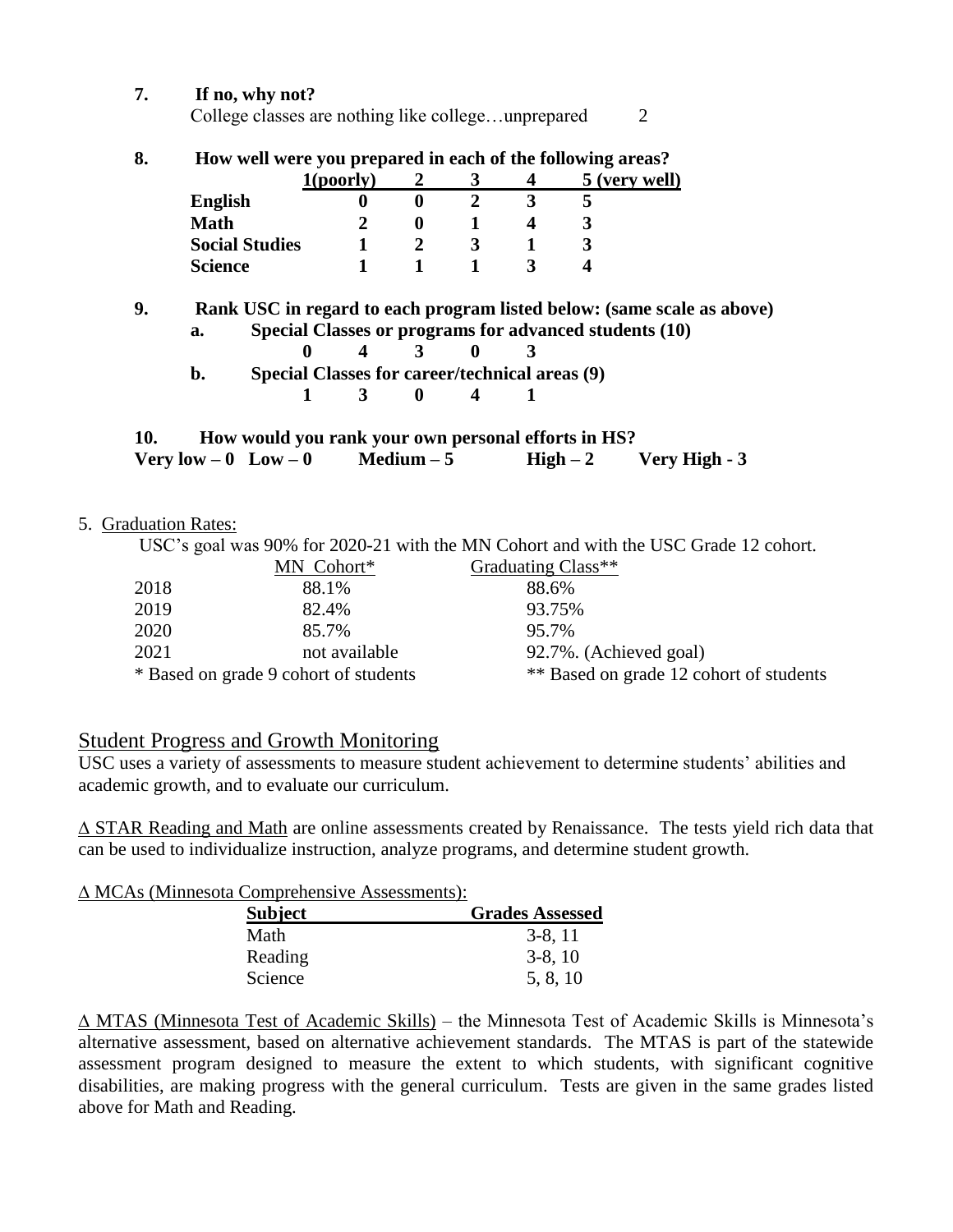∆ ACT – The ACT is a standardized test for high school achievement and college admissions in the United States produced by ACT, Inc.

 $\Delta$  FAST – The Formative Assessment System for Teachers (FAST<sub>"</sub>) combines Curriculum-Based Measurement (CBM) and Computer-Adaptive Testing (CAT) to help teachers screen and monitor progress in reading and math.

∆ Pre-ACT - PreACT simulates the ACT testing experience within a shorter test window on all four ACT test subjects: English, math, reading and science. It is produced by ACT, Inc.

∆ ACCESS – (WIDA) - ACCESS for English Language Learners meets U.S. federal requirements under the Every Student Succeeds Act (ESSA) for monitoring and reporting ELLs progress toward English language proficiency. ACCESS for ELLs 2.0 is aligned with the WIDA English Language Development Standards and assesses each of the four language domains of Listening, Speaking, Reading, and Writing.

#### Educational Effectiveness Practices:

The following practices are used to integrate high-quality instruction, rigorous curriculum, standard alignment, instructional technology and a collaborative culture at USC as well as develop and support teacher quality, performance, and effectiveness.

- Peer Observations (part of iObservation and Teacher evaluation plan)
- Peer Mentoring Program for staff new to USC
- Concurrent enrollment (college credit for HS classes) and PSEO enrollment
- Interactive Board Training, G Suite Training, Schoology, JMC, Google Classroom and Email options were offered to staff.
- Professional Learning Communities and Staff Development days
- Professional Development Workshops/Conferences
- Project Lead the Way training (STEM)
- Standards alignment vertically and horizontally

Our staff evaluation process is in compliance the MN Statute 122A.40 Subd.8. The district has implemented the iObservation model by Marzano for the evaluation of both teachers and principals. This model aligns with the Minnesota Standards of effective practice. Each staff member develops their own growth plan through iObservation. The iObservation model identifies best practices and allows staff to hone the skills that would be most beneficial to their classroom. The district has identified two of the 41 elements for all staff to address: Learning Goals and Rubrics (1) and Engaging Students (24-32). Tenured staff selected another element for their formal evaluation and for their peer observation. Tenured staff are observed on a three-year rotation by the principal. Non-tenured staff are observed three times each year by the principal. Remaining staff is observed annually by the peer observer. Our goal is for 100% of the teaching staff to complete their growth plan, to be observed at least once per year, and to show growth with at least one of their chosen elements.

#### Programming to Improve Student Achievement:

District and school leaders must work together to create a strong system of support for all students. In this section, we have annotated many of our programs to further explain how we support students at all levels.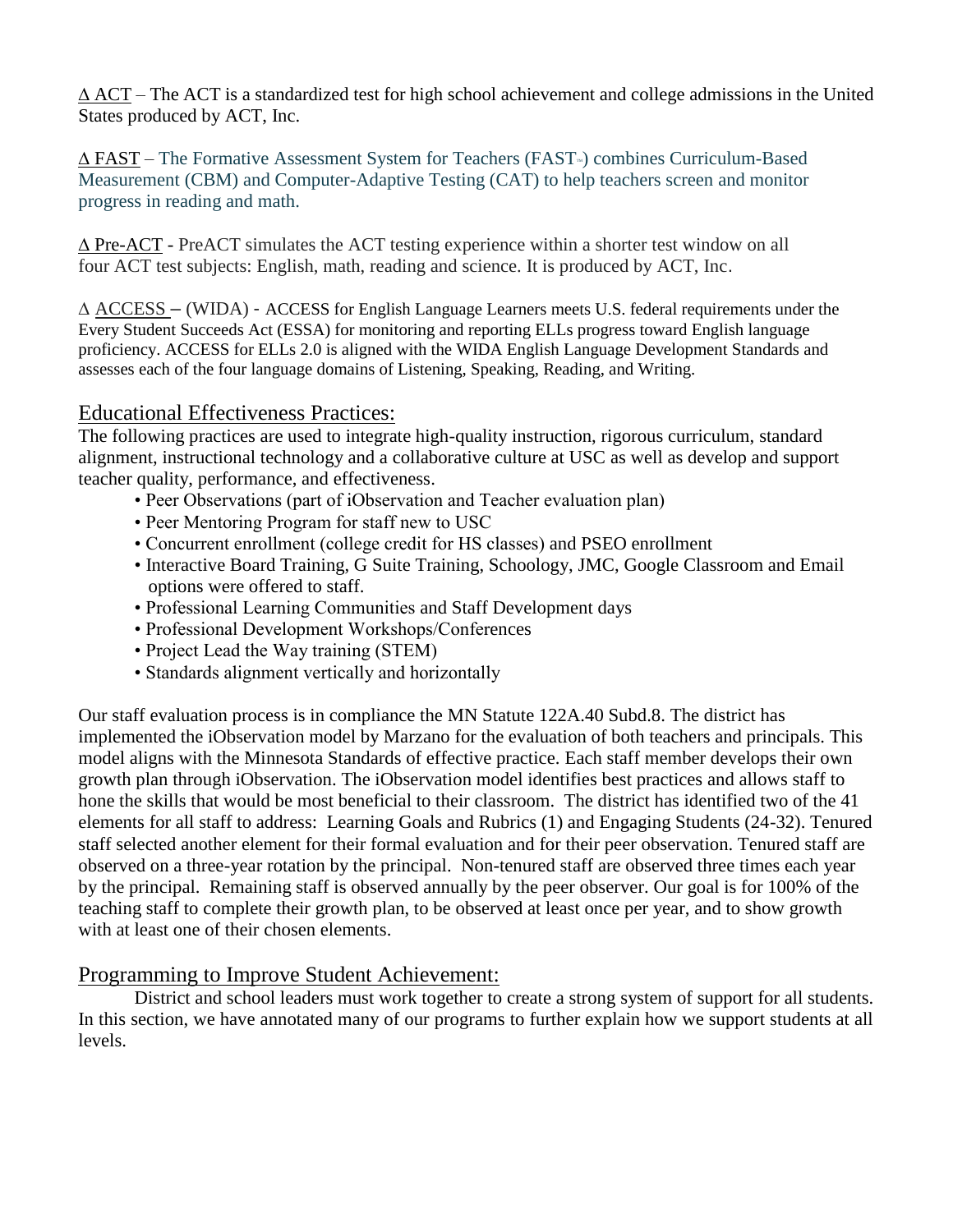#### **ESL – English As a Second Language – Tier 2 and 3**

Contact: Beth Jacobson, ESL Teacher [bjacobson@unitedsouthcentral.org](mailto:bjacobson@unitedsouthcentral.org)

USC employed an English as a Second Language teacher. Annually, students who are identified as ELs are assessed by the state-mandated ACCESS test that gauges the students' performances on Speaking, Listening, Writing, and Reading.

#### **Special Education – Tier 3**

Students who qualify for special education services are identified as having a disability based on a comprehensive assessment and one serviced under an IEP (Individualized Education Plan).A "child with a disability" means a child identified under federal and state special education law as deaf or hard of hearing, blind or visually impaired, deaf/blind, or having a speech or language impairment, a physical impairment, other health disability, developmental cognitive disability, an emotional or behavioral disorder, a specific learning disability, autism spectrum disorder, traumatic brain injury, or severe multiple impairments, or who needs special education and related services, as determined by the rules of the commissioner. A licensed physician, an advanced practice nurse or a licensed psychologist is qualified to make a diagnosis and determination of attention deficit disorder or attention deficit hyperactivity disorder for purposes of identifying a child with a disability.

#### **Title 1 – Tier 2**

Based on screening and diagnostic assessments, this level of intervention identifies students not meeting grade-level targets who are then provided supplemental reading interventions according to their skill deficit(s). This level of support will be provided by the Title I teacher. USC has implemented whole school title instruction though the WIN (What I need – intervention and enrichment opportunities for learning).

Students not responding well to the interventions provided at this level will be referred to and receive the most intensive and individualized level of support. Students will be referred to the SIT team. The group will evaluate the data and share personal experiences about the student before developing an individualized learning plan. Once the intervention has been selected, a new schedule for the student will begin on a daily basis. Students receiving Special Education services are included at this level.

#### **MN Reading Corps – Tier 2**

Reading Corps provides evidence-based literacy interventions and data-based assessments to children from age three to grade three. Using the latest research on reading intervention strategies and guidance from literacy experts, Reading Corps is a critical link in literacy acquisition. It provides what struggling readers need - individualized, data-driven instruction, one-on-one attention, well-trained tutors, instruction delivered with fidelity, and the frequency and duration necessary for student achievement.

#### **PBIS – (Rebel Rights) – Tier 1**

**Contact:** Lisa Klingbeil late and the settlement of the late of the late of the late of the late of the late of the late of the late of the late of the late of the late of the late of the late of the late of the late of t

Our PBIS, or Rebel Rights, program has been up and running since 2009. Students are instructed on the acceptable and unacceptable behaviors that are expected in various locations throughout the school. When students are caught showing their "Rebel Rights", they sometimes receive a slip and are part of a quarterly drawing that allows them to either get prizes or special privileges.

#### Contact: Deb Bertram deuter and the discussion of the discussion of the discussion of the discussion of the discussion of the discussion of the discussion of the discussion of the discussion of the discussion of the discus

#### Contact: Kim Gormley entitled and the second service of the service of the service of the service of the service of the service of the service of the service of the service of the service of the service of the service of t

#### Contact: Kim Stevermer **[kstevermer@unitedsouthcentral.org](mailto:kstevermer@unitedsouthcentral.org)**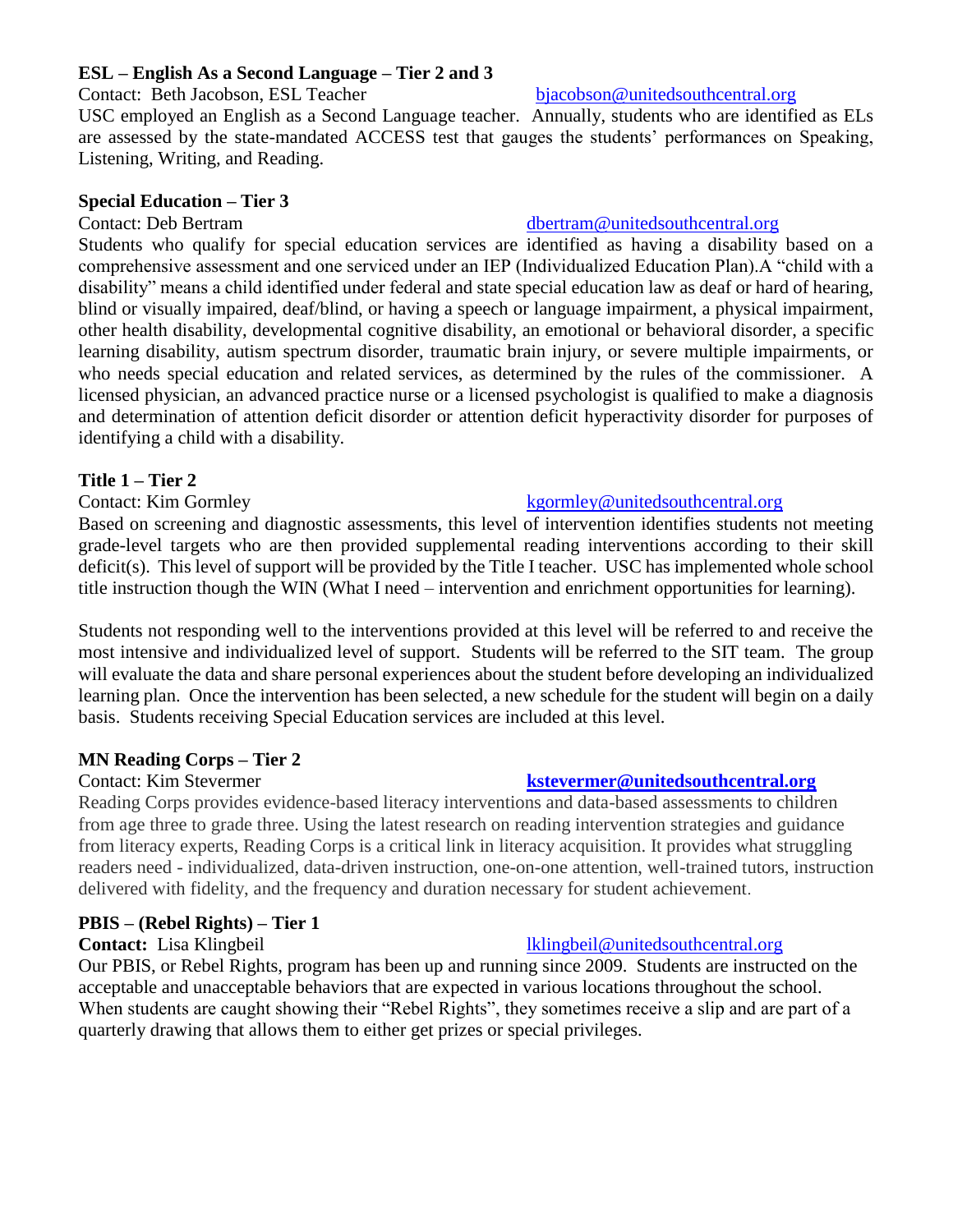# **Targeted Services – Tier 2**

**Contact:** Julie Stauber (7-8) [jstauber@unitedsouthcentral.org](mailto:jstauber@unitedsouthcentral.org) Nick Jurrens (K-6) [njurrens@unitedsouthcentral.org](mailto:njurrens@unitedsouthcentral.org)

Targeted services programs are purposefully designed to build academic skills, as well as to help students develop better organizational and social/emotional skills. Targeted services programs are taught by highly-qualified teachers and are offered at USC schools through extended day (after school – grades 1-6) and summer school programs (extended year – grade 7).

## **Community Workforce**

#### **Contact: Emily Davis [edavis@unitedsouthcentral.org](mailto:edavis@unitedsouthcentral.org)**

Over the past year, we have made many connections with local industry to help our students explore the vast career opportunities that are available in our area. We were able to offer multiple virtual class presentations on a variety of topics to all career and technical education classes. We were also able to provide the students with a virtual career tour.

The virtual career tour took the place of the full tour day that we had planned pre pandemic. We surveyed all of the 9th and 10th grade students to find out what their 2 top career clusters were. We then separated them by those answers and showed them 2 different business tours from businesses within those clusters. In total, 13 different business tours were filmed and shown to students across 6 different career clusters. The students seemed to respond well to the virtual tours, and in a survey after the event, most of them said they learned something they didn't know before.

This year we are very excited to return to a more normal routine. We are excited to welcome more in person presentations, go on more field trips and make more personal connections with local employers.

|                 | MCA III – Proficient percentages |                |                 |                |                 |                |  |
|-----------------|----------------------------------|----------------|-----------------|----------------|-----------------|----------------|--|
| <b>Reading:</b> | <b>USC 2018</b>                  | <b>MN 2018</b> | <b>USC 2019</b> | <b>MN 2019</b> | <b>USC 2021</b> | <b>MN 2021</b> |  |
| Grade 3         | 55.2%                            | 56.2%          | 58%             | 54.6%          | 52.8%           | 48.5%          |  |
| Grade 4         | 59.5%                            | 56.2%          | 61.7%           | 55.4%          | 56.3%           | 49.3%          |  |
| Grade 5         | 73.7%                            | 67.5%          | 71.7%           | 65.8%          | 70.5%           | 59.4%          |  |
| Grade 6         | 77.8%                            | 64.9%          | 68.9%           | 62.8%          | 56.9%           | 55.0%          |  |
| Grade 7         | 61.9%                            | 58.7%          | 54.3%           | 57.5%          | 40.0%           | 48.3%          |  |
| Grade 8         | 63.0%                            | 59.1%          | 52.3%           | 57.7%          | 42.9%           | 49.7%          |  |
| Grade 10        | 62.5%                            | 59.9%          | 58.3%           | 60.4%          | 57.9%           | 58.3%          |  |
|                 |                                  |                |                 |                |                 |                |  |
| Math:           | <b>USC 2018</b>                  | <b>MN 2018</b> | <b>USC 2019</b> | <b>MN 2019</b> | <b>USC 2021</b> | <b>MN 2021</b> |  |
| Grade 3         | 70.7%                            | 66.9%          | 90%             | 65.6%          | 73.6%           | 57.1%          |  |
| Grade 4         | 85.7%                            | 65.6%          | 76.7%           | 63.9%          | 70.8%           | 53.8%          |  |
| Grade 5         | 50.9%                            | 55.2%          | 54.3%           | 52%            | 48.8%           | 41.1%          |  |
| Grade 6         | 64.4%                            | 54.3%          | 42.6%           | 50.5%          | 33.9%           | 37.2%          |  |
| Grade 7         | 52.4%                            | 54.9%          | 45.5%           | 52.1%          | 30.0%           | 37.4%          |  |
| Grade 8         | 63.0%                            | 57.8%          | 38.6%           | 55.2%          | 26.8%           | 39.8%          |  |
| Grade 11        | 47.1%                            | 47.9%          | 42%             | 45%            | 38.3%           | 41.4%          |  |
|                 |                                  |                |                 |                |                 |                |  |
| <b>Science:</b> | <b>USC 2018</b>                  | <b>MN 2018</b> | <b>USC 2019</b> | <b>MN 2019</b> | <b>USC 2021</b> | <b>MN 2021</b> |  |
| Grade 5         | 63.2%                            | 58.7%          | 60.9%           | 54.9%          | 46.5%           | 47.9%          |  |
| Grade 8         | 53.7%                            | 45.7%          | 40.9%           | 43%            | 25.0%           | 34.0%          |  |
| Grade 10        | 54.2%                            | 52.8%          | 55.4%           | 54.4%          | 30.6%           | 48.3%          |  |

#### **USC Performance Measures – Test Results –** *No results for 2020.*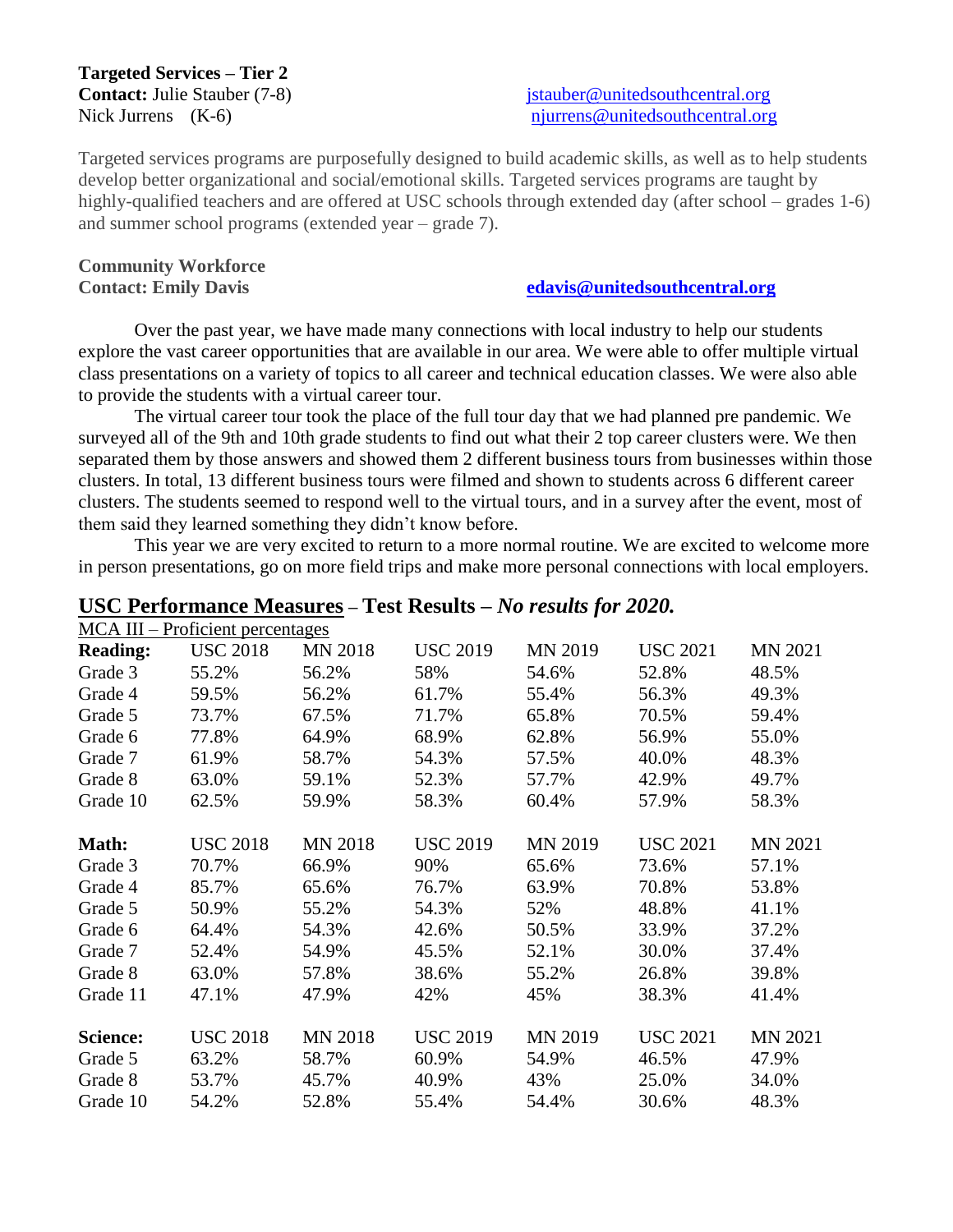**2020 USC ACT Data:** (Average scores). *No results for 2020. 2021 reflects USC Senior & Junior data.* This test is usually taken by juniors. It is used as a college entrance test used to measure the skills needed for success in first-year college coursework. It also includes an interest inventory component that matches a student's skills and interests with career area options. College Readiness benchmark scores are given in each area in parentheses.

|                     | USC  <br>2018 | MN   | USC  | 2019<br>ΜN | USC<br>2021 | MN   |
|---------------------|---------------|------|------|------------|-------------|------|
| English (18)        | 19.6          | 20.2 | 17.5 | 20.3       | 18.6        | 20.2 |
| <b>Math</b><br>(22) | 20.3          | 21.4 | 20.4 | 21.4       | 19.5        | 21.5 |
| Reading $(22)$      | 20.9          | 21.7 | 19.6 | 21.7       | 20.1        | 22.2 |
| Science (23)        | 20.4          | 21.4 | 20.4 | 21.6       | 19.6        | 22.0 |
| Composite           | 20.5          | 21.3 | 19.7 | 21.4       | 19.5        | 21.6 |

Assessment results are used for many reasons which include: to comply with external agencies; to provide accountability to parents, community, and taxpayers; to measure district achievement over time; & to compare this achievement to state and national scores.

### **Equitable Access to Excellent Teachers:**

Due to the fact we do not have diversity (based on group size) in our student body, we will look at inexperienced, ineffective, and infield teachers only. Ninety-seven point nine percent of our staff is identified as *Infield* and 88.3% are identified as *Experienced* by the guidelines of ESSA. Fifty percent of our staff have advanced degrees. Mentors are provided for the first year teachers to our staff; USC has an option for their second year if the necessity arises.

USC has a teacher evaluation program in which non-tenured teachers are observed by the principals three times per year. Tenured-staff are observed once every three years by the principal and the other two years by the Peer Observer. If a teacher is identified as an ineffective teacher, the following process would be implemented: (No teacher was identified as ineffective in 2020-21)

- a. written improvement plan with routine check-ins by administration
- b. assigned a mentor
- c. formal and peer observer evaluation data would be reviewed

Student class lists are formed by collaboration of faculty and administration. Unique individual student needs are considered for placement. There are individual situations in grades 5-12 where we have a licensed teacher assigned to an entire grade level; therefore, no options are available. USC advertises any openings in the local newspapers, on our website, and through EdPost. USC also contacts colleges.

| <b>WBWF Advisory Committee:</b>              | Keith Fleming, Superintendent      |
|----------------------------------------------|------------------------------------|
| Julie Stauber, HS Principal                  | Nick Jurrens, Elementary Principal |
| Jen Crawford, Social worker & parent         | Dale Stevermer, School Board       |
| Kim Gormley, Title Teacher & parent          | Linda Sonnek, Community & ESP Sub  |
| Carly Sonnek, Community & parent             | Jeanne Brooks, Community           |
| Jackie Huper, Community                      | Jeanne Bullerman, ESP & Community  |
| Brian Klingbeil, Community & parent          | Jay Jacobsen, teacher              |
| Rita Vondracek, Technology                   | Kayt Klemek, counselor             |
| Ari Schaper & Lillian Neubauer, students     | Genelle Lenort, Community          |
| Aron Welch-FariCares Coalition               | Edna Husman, Curriculum            |
| Emily Davis, Community Workforce Coordinator |                                    |

| Committee Meeting: November 10, 2021 | <b>Community Ed Room</b> | $3:30 \text{ pm}$ |
|--------------------------------------|--------------------------|-------------------|
| Public Meeting: November 16, 2021    | USC Auditorium           | $5:00 \text{ pm}$ |